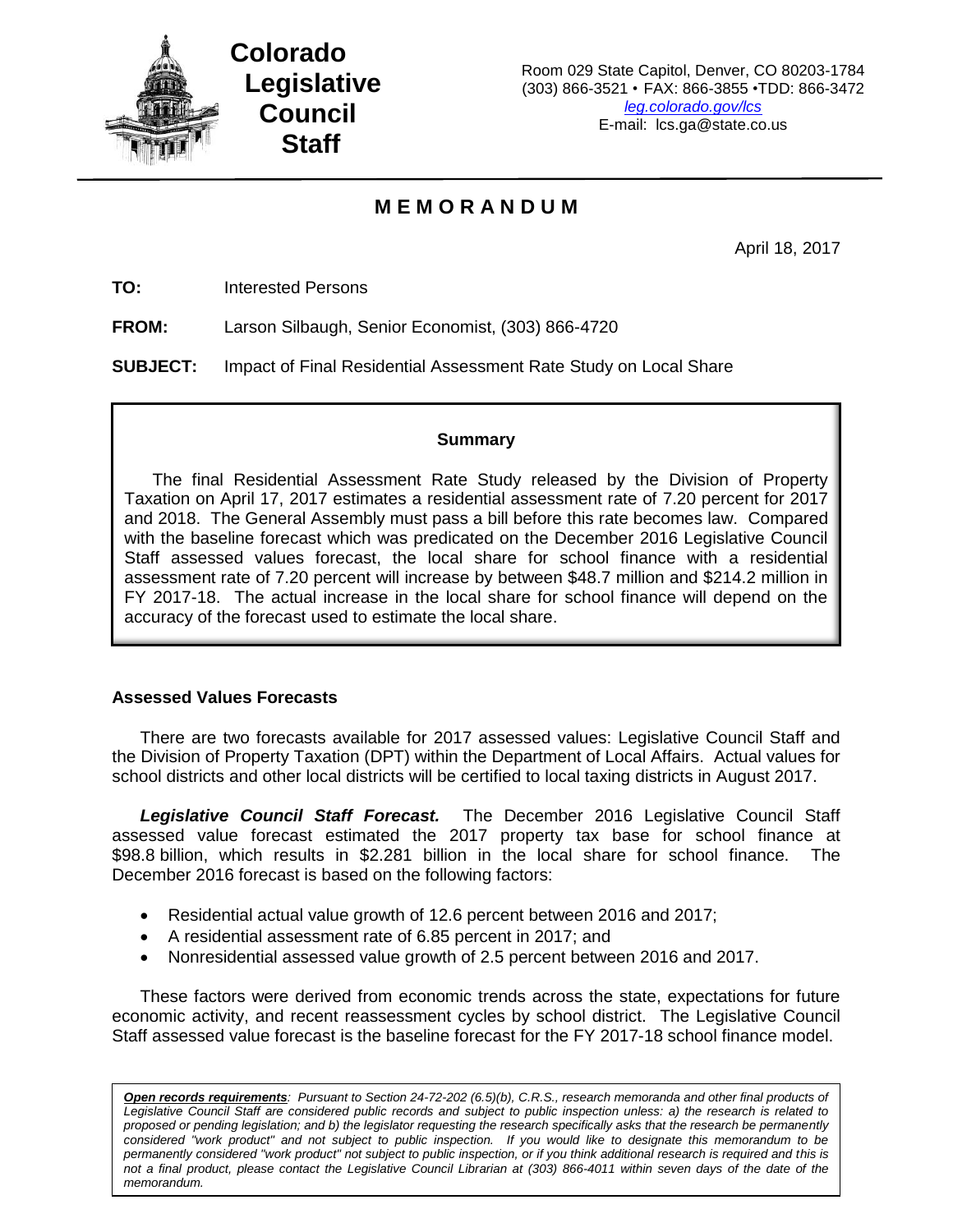*Division of Property Taxation final report.* The division released a final residential assessment rate study on April 17, 2017. Based on this report, the estimated 2017 property tax base for school finance is \$110.4 billion. The DPT report is based on the following factors:

- Residential actual value growth of 20.8 percent between 2016 and 2017;
- A residential assessment rate of 7.20 percent in 2017;
- Nonresidential assessed value growth of 13.1 percent between 2016 and 2017; and
- Assessed values for oil and gas property, a component of nonresidential property, to grow 8.3 percent between 2016 and 2017.

Residential actual values in the DPT report are based on data provided by county assessors after conducting the 2017 reassessment of residential property. Assessors will mail notices of valuation on May 1.

## **Different Scenarios**

Based on the difference in the assessed value forecasts and a new residential assessment rate, the estimated local share for school finance is provided for several scenarios. Table 1 compares the estimated local share for school finance between the different assessed value forecasts and the baseline.

**Baseline forecast.** The baseline forecast is the December 2016 Legislative Council Staff assessed values forecast. The long bill budget package was written to this forecast, however county assessors have provided new information to the Division of Property Taxation and the final report contains a higher residential assessment rate for 2017.

**Baseline forecast adjusted for higher residential assessment rate.** Applying the 7.20 percent residential assessment rate to the Legislative Council Staff forecast of residential market values results in a local share of \$2.330 billion in 2017, \$48.7 million higher than the baseline forecast.

**Blended forecast.** Incorporating the residential market value growth of 20.8 percent reported by county assessors to DPT and the 7.20 percent residential assessment rate into the baseline forecast results in a local share of \$2.410 billion, \$128.4 million higher than the baseline forecast.

*Adjusted DPT forecast.* In general, the final report from DPT includes more recent information provided by county assessors for residential, commercial, industrial, agricultural, and vacant land classes of property. The report projects growth for oil and gas, natural resources, producing mines, and state assessed property. The projected growth rate for oil and gas property is 8.3 percent, however based on production and price data the value of oil and gas produced between 2015 and 2016 declined by 8.5 percent. Staff therefore believe the DPT report overestimates the assessed value for oil and natural gas property in 2017, which is based on the prior year's production. Adjusting the DPT final report to account for oil and gas production data, the local share would be an estimated \$2.496 billion, \$214.2 million higher than the baseline forecast.